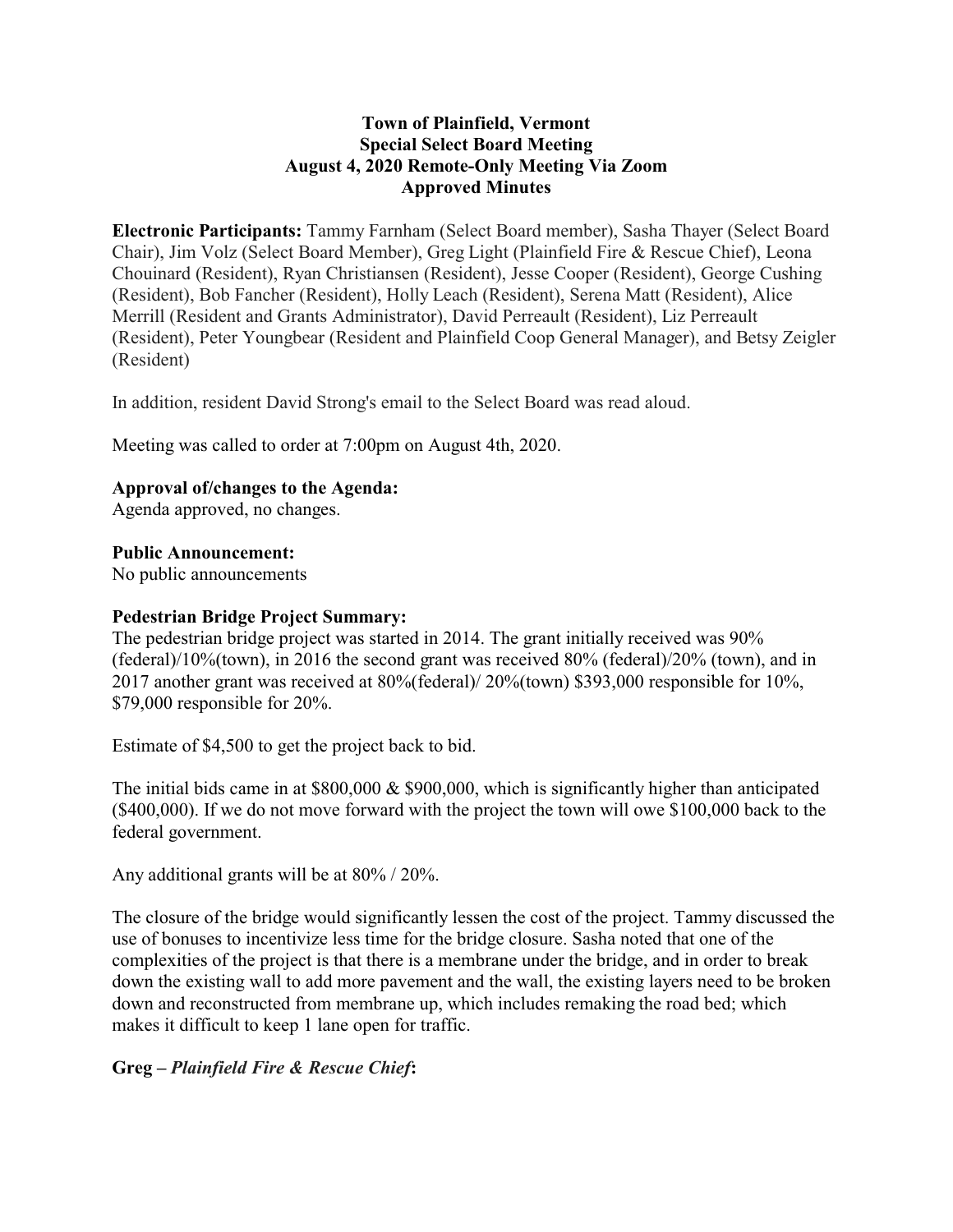Greg stated that he believes it's not practical to close the bridge entirely and that it would be extremely unsafe to the entire community. He indicated that even shutting the bridge down for 1 day is putting residents at risk. Greg indicated "14 days is out of the question and would be a very unwise decision". He questioned the possibility of shutting the bridge down to the general public but allowing emergency responders in the case of an emergency. Greg said that they get an average of 3-4 emergency calls per week, which are occasionally life threatening. There would be a substantial amount of time added to the response for emergency personnel if they were required to seek alternative routes. Mutual aid will also be delayed as a result of a bridge closure. Greg stated that there is no way to predict when something is going to happen and we need to err on the side of caution. 8-10 minutes would be added to the commute for East Montpelier Aid and in the instance of a heart attack or stroke - every minute counts.

Tammy stated that it might be worth presenting an arrangement for emergency responders to utilize the bridge in the case of an emergency, as the project only consists of construction on one side of the bridge, it is just difficult to manage the traffic due to the narrowness of the bridge.

Greg closed by saying that he "hopes that the Select Board puts the lives and safety of community members in front of saving a few dollars".

Tammy responded to Greg by asking his opinion on how to proceed: by getting the project back out to bid (\$4,500) with a large cost associated with moving forward or scraping the project? Greg indicated that "it's not worth spending the extra amount of money, scrap the project".

## **Kathy & Bob Fancher -** *Resident*:

Shares the same concern as Greg, Bob stated that it is concerning for elderly people who may be someone who experiences a life-threatening emergency.

#### **Leona Chouinard -** *Resident***:**

Leona highlighted that emergency response is a big concern for her.

## **Peter Youngbear -** *Resident and Plainfield Coop General Manager***:**

Peter highlighted some of his concerns for vendors and customers that utilize that bridge, making it difficult to imagine closing the bridge for 14 days. The membership and community is split 50% / 50% on either side of the river, and the Coop would lose a significant amount of business, as folks would go elsewhere. Loss of sales impact would be between \$23,757 & \$51,522 for 2 weeks depending on the timing of the project. Deliveries are received every day of the week, bridge closure would drastically impact this, as there are typically 40 deliveries/week, which doesn't include locals. Alternative travel may not be feasible for various companies, which may result in loss of access to resources. The closure of the bridge would have a very negative impact on the Coop.

Peter advised the town to look into an alternative design for a foot bridge without affecting the existing bridge structure. Tammy indicated that they did look into such designs, but permitting was not allowed, as there are a lot of obstacles in this area. She stated "this is also why we are over on engineering costs".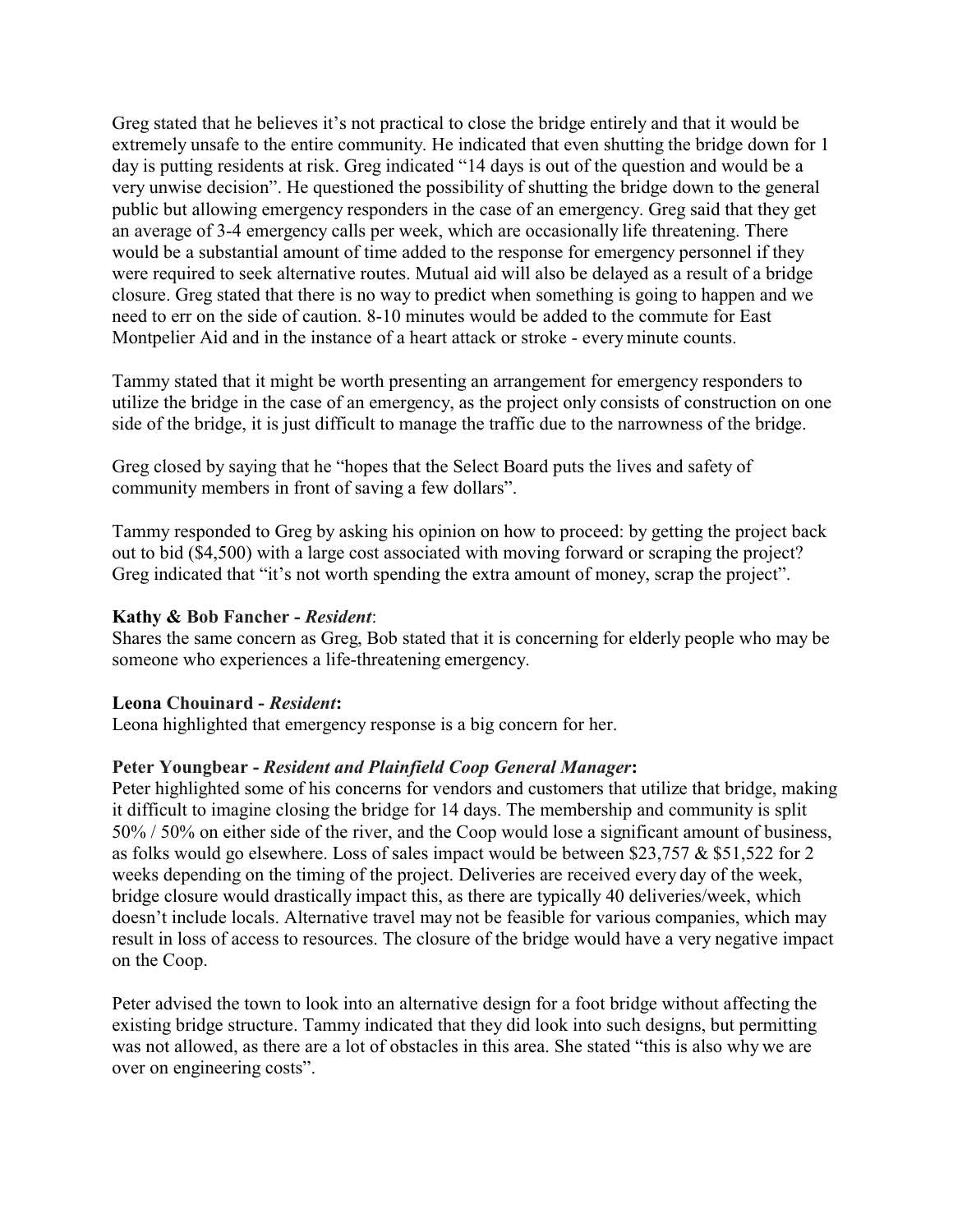## **Alice Merrill -** *Resident and Grants Administrator***:**

Alice expressed gratitude toward Ross agreeing to work through this stage with Tammy as the project manager. She believed it would be worth working with the engineer to restructure and get new bids. Alice indicated that one lane of the bridge should remain open. She also stated that the pedestrian bridge will be excellent for community members to access amenities.

## **Serena Matt -** *Resident***:**

Agreed with Alice; it is valuable to receive a cost for the bridge to stay open during construction.

## **George Cushing -** *Resident***:**

George stated that this project should've been voted on initially, as the acceptance of the initial grant will inherently cost the town hundreds of thousands of dollars. He also indicated that the pedestrian bridge will become more of a hassle for people jumping off the bridge. George believes the money should be raised by the person who started this project.

Tammy indicated that an extension could likely be filed so that the project could be voted on in April, but it then becomes a question of when the project could be put out for bid again. The time of year (typically fall) is imperative for large project bids. If we choose to move forward with this project and the loan will be more than 5 years than we will need to have community members vote in March.

## **Betsy Zeigler –** *Resident***:**

Betsy reminded meeting attendees that the purpose of the bridge is to provide safe access for individuals to walk through our own community. A lot of money has been invested this far, she suggested to seek additional grants to support the completion of this project.

Alice stated there is a deadline for the end of September to apply to a grant for the same bicycle pedestrian program through VTrans. For shovel-ready-projects like this it would probably give the town an advantage. Alice suggested that they apply – but don't accept immediately to leave opportunity to deny the funding if the town decides to discontinue the project.

## **David & Liz Perreault –***Residents***:**

Liz agreed with George, any large decisions should go to the voters. Liz suggested since it has been 6 years since the beginning of the project, for the town to research alternative foot bridge locations i.e.: Town Hall Opera House parking lot. Liz states that we need to fiscally responsible, as there will be a lot of money paid out because of the pandemic. She indicated that it makes more sense for the town to their cut loses rather than throw good money at bad money. Getting bids and real numbers and bringing it to vote is important to obtain a general consensus. David included that education is the best method to allowing the community to understand the logistics of the project. They also suggested to make the project a little more accessible to the community by putting the footprint and engineering design on the website. Liz and David suggested to put the project back out to bid (\$4,500) with one lane open throughout the project, to obtain actual numbers to vote on.

#### **Jesse Cooper -** *Resident***:**